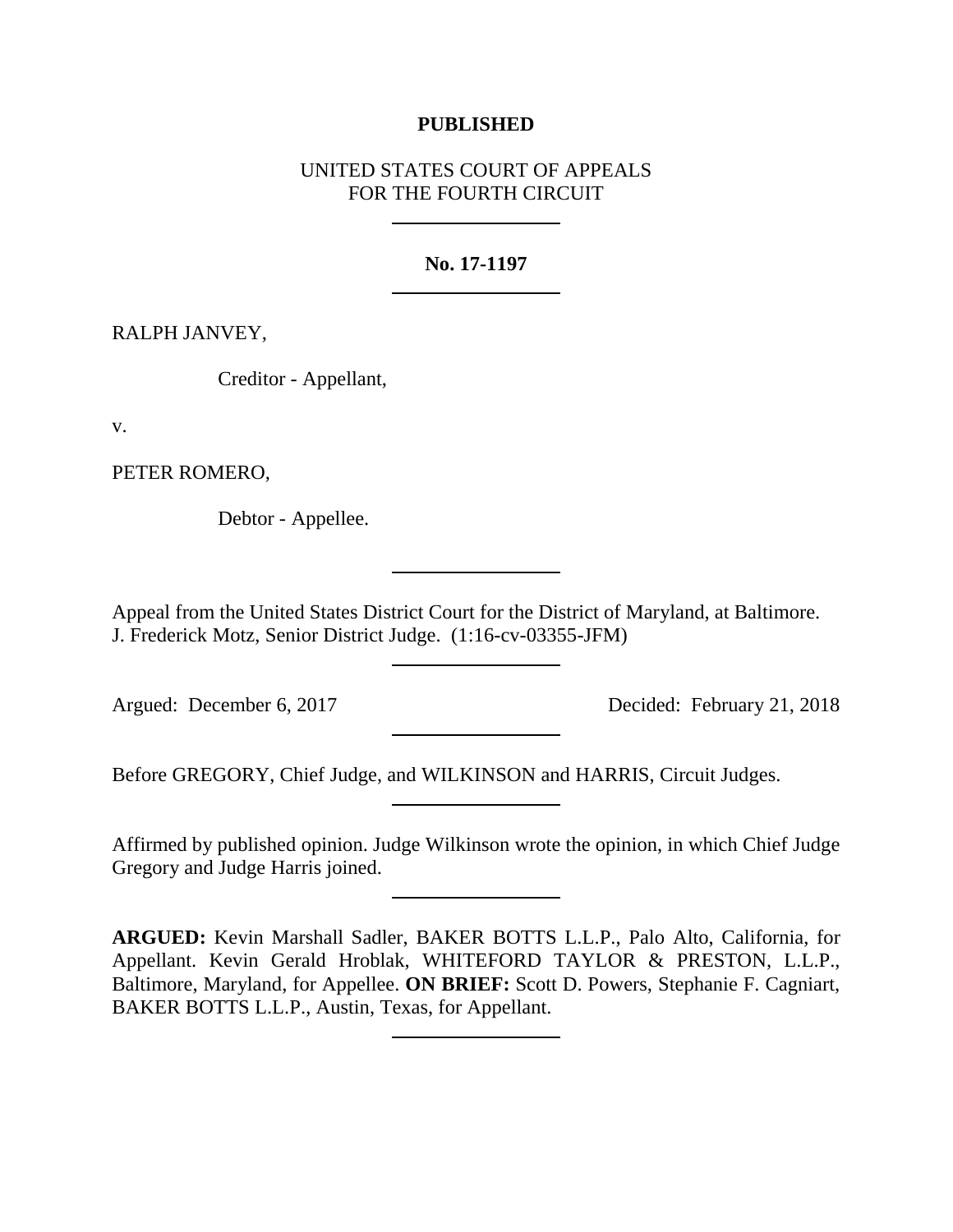WILKINSON, Circuit Judge:

Appellee Peter Romero filed a Chapter 7 bankruptcy petition after he was found liable for \$1.275 million to the victims of a multibillion-dollar Ponzi scheme. Appellant Ralph Janvey, the receiver in the Ponzi scheme litigation, moved to dismiss Romero's bankruptcy petition for cause under 11 U.S.C. § 707(a). The bankruptcy court denied the motion, and the district court affirmed the bankruptcy court's order. We focus only on the matter before us—that is, whether Romero's decision to file for bankruptcy rises to the level of bad faith and therefore constitutes cause for dismissal under § 707(a). Because the bankruptcy court did not abuse its discretion in denying Janvey's motion to dismiss, we affirm.

#### I.

#### A.

We begin with the facts of the underlying litigation, which hover above and around the present action but do not strictly pertain to the question before us. They are, to borrow a term from film, the McGuffin in this case.<sup>[1](#page-1-0)</sup>

Peter Romero had a storied career in the Foreign Service. He served for twentyfour years with the State Department, most prominently as an Ambassador and as Assistant Secretary of State for Western Hemisphere Affairs. Upon retiring from the

<span id="page-1-0"></span> <sup>1</sup> *See* 3 *Oxford English Dictionary Additions Series* 285 (John Simpson & Michael Proffitt eds., 1997) (defining "McGuffin" as "a particular event, object, factor, etc., which assumes great significance to the characters and acts as the impetus for the sequence of events depicted, although often proving tangential to the plot as it develops").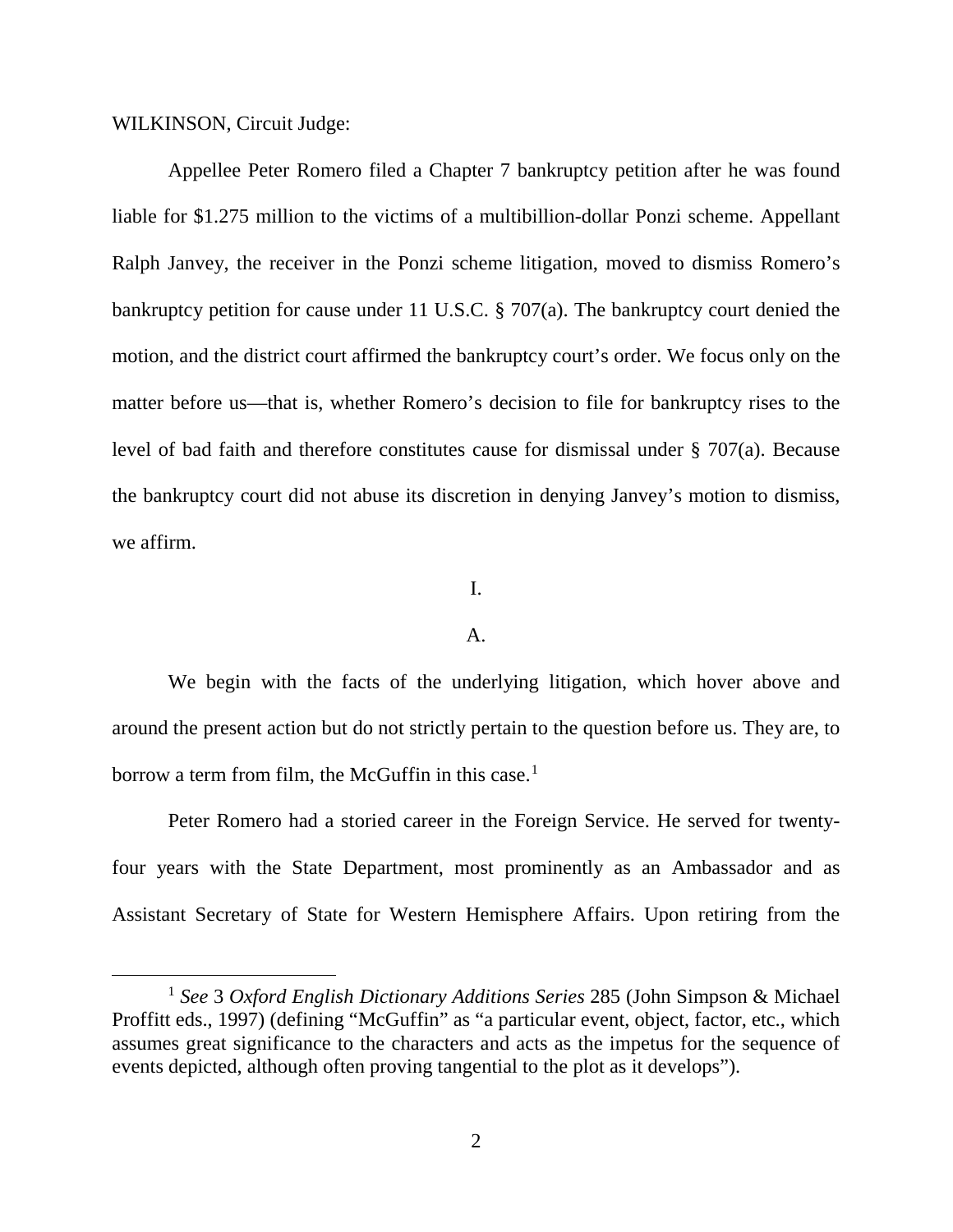Foreign Service, Romero founded a private consulting company to advise companies that do business overseas. One of his clients was the Stanford Financial Group (Stanford). Romero consulted for Stanford for approximately seven years. He earned a total of \$700,000 in fees plus reimbursements for travel expenses and returns on his own Stanford investments. While Romero was working for Stanford, the company was being used to carry out a multibillion-dollar Ponzi scheme. The scheme was unearthed in 2009, at which point Romero cut ties with Stanford.

The Securities and Exchange Commission sued Stanford, its affiliated entities, and its leadership in the Northern District of Texas. That court appointed Ralph Janvey to be the receiver in the litigation. Pursuant to his duties as receiver, Janvey sued Romero to recover for victims of the scheme the payments Romero had received while consulting for Stanford. Romero participated in mediation and offered to settle with Janvey. But mediation proved unsuccessful, and Janvey rejected the settlement offer without proposing a counteroffer. Romero ultimately lost at trial, and Janvey was awarded approximately \$1.275 million in damages, interest, and fees. Romero appealed the judgment to the Fifth Circuit with no success. *See Janvey v. Romero*, 817 F.3d 184 (5th Cir. 2016). While the appeal was pending, he again offered to settle with Janvey, who again rejected the offer without a counteroffer. Janvey instead moved for leave to register the judgment in California under 28 U.S.C. § 1963 on the belief that Romero had property there. The district court granted the motion.

B.

3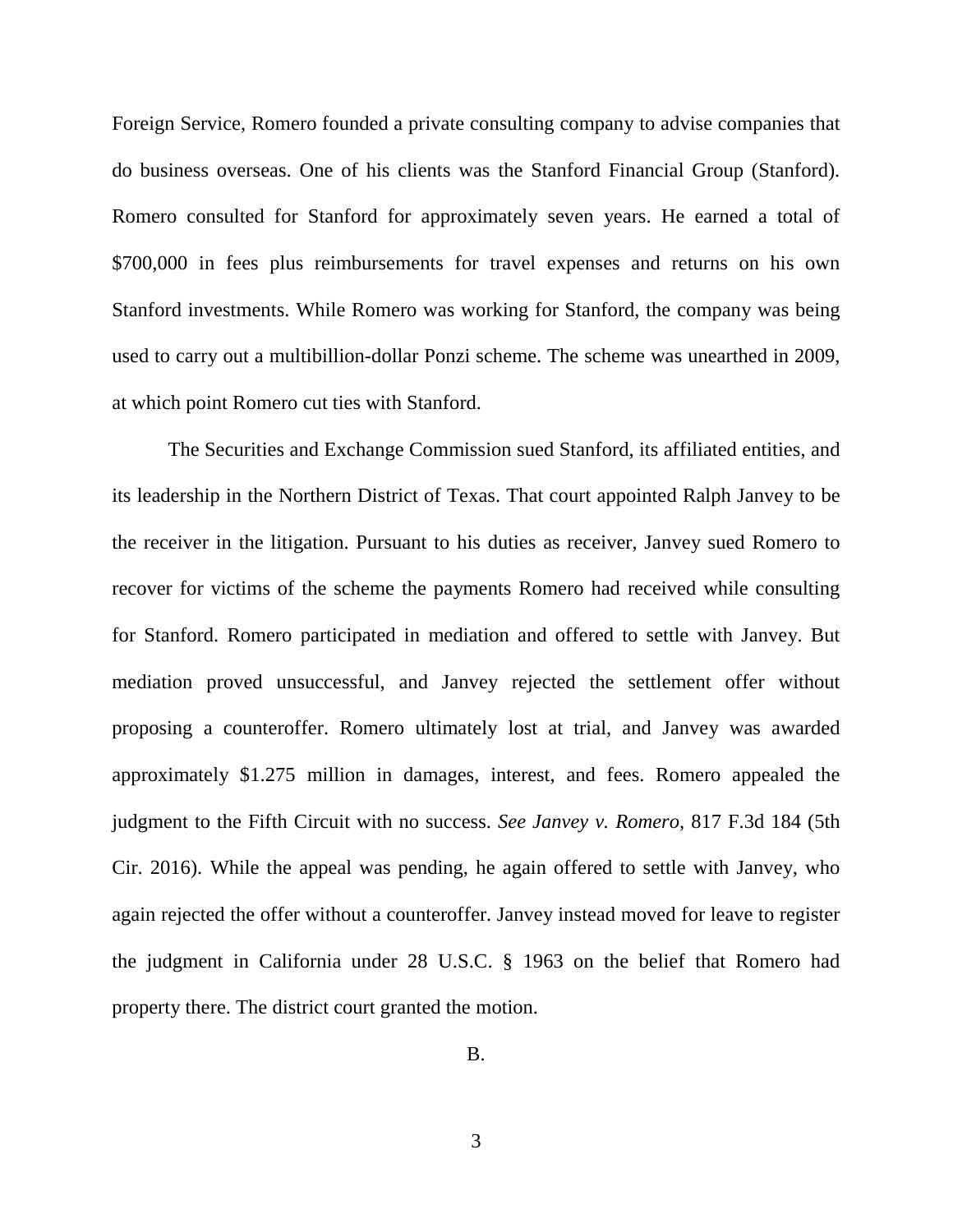And so we arrive at the present bankruptcy action. Romero voluntarily filed a Chapter 7 bankruptcy petition in the District of Maryland the day after the judgment against him was certified in California. At the time, Romero's financial situation was as follows:

*Assets*: Romero's assets totaled more than \$5.348 million. The majority of these assets, however, were statutorily exempt. Nobody challenged these claimed exemptions. Among Romero's exempt assets were three real properties he owned with his wife as tenants by the entirety, one of which was their home and the others of which were rental properties. Romero also claimed as exempt pension, retirement, and benefit plans. Romero's nonexempt assets included one car and two boats, which he turned over to the Chapter 7 trustee for administration. The trustee sold both the car and one of the boats, and Romero agreed to pay the docking and insurance fees for the other boat until it was sold. $2$ 

*Unsecured Debts*: Janvey's judgment accounted for roughly 90% of Romero's unsecured debt when he filed for bankruptcy. The remainder was composed of debts with two law firms for unpaid legal fees totaling approximately \$150,000.<sup>[3](#page-3-1)</sup>

*Expenses*: Most prominent among Romero's expenses were his wife's medical costs, which averaged \$12,000 per month. Romero's wife had contracted a bacterial brain

<sup>&</sup>lt;sup>2</sup> The remaining boat sold after Janvey moved to dismiss Romero's petition.

<span id="page-3-1"></span><span id="page-3-0"></span><sup>&</sup>lt;sup>3</sup> Romero initially listed three unpaid credit card debts among his unsecured debts. Those cards, however, were primarily in his wife's name, and Romero later amended his petition to reflect that all three debts had been paid.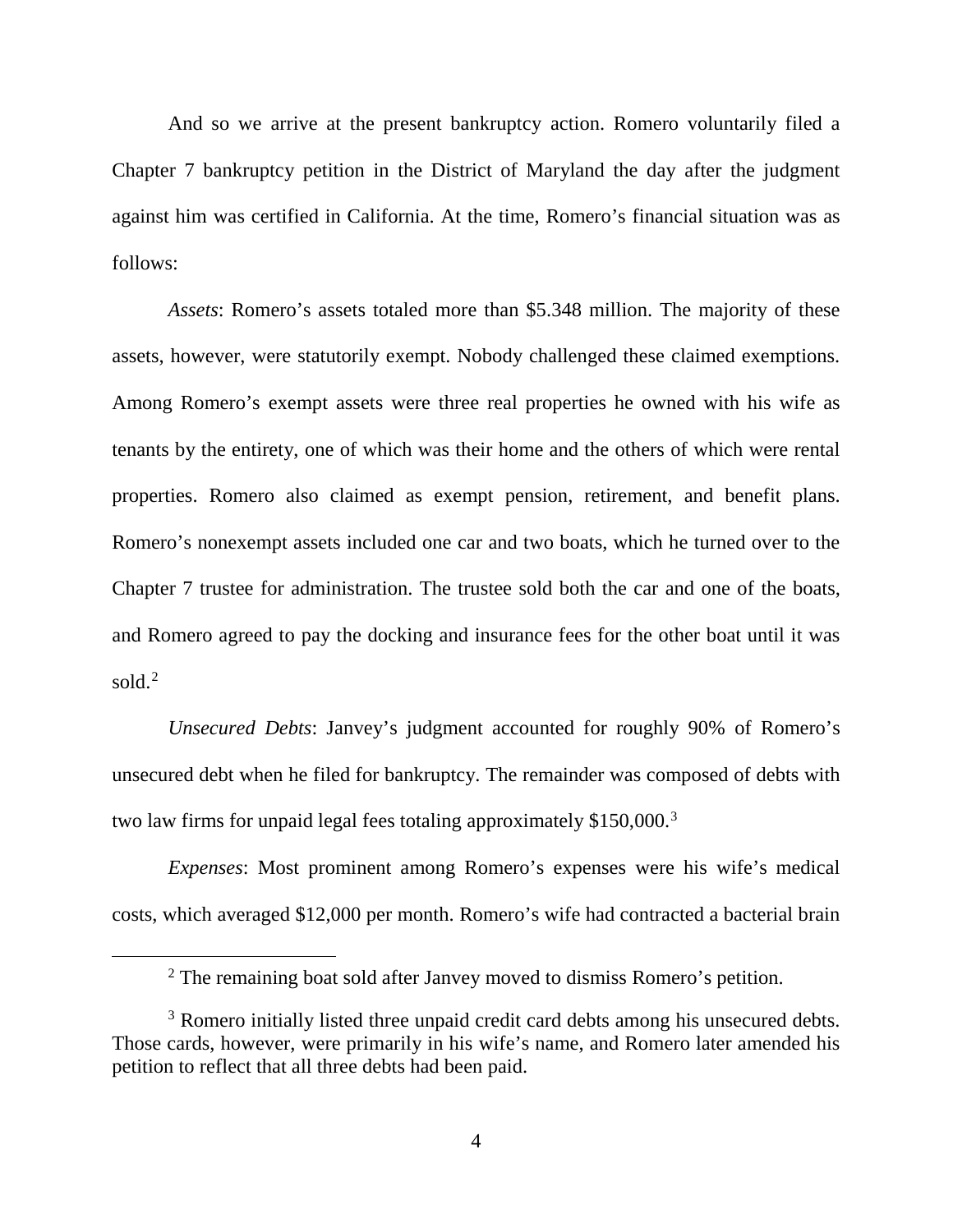infection in 2013 that left her incapacitated and in need of extensive care. Until recently, the majority of Romero's wife's medical expenses were covered by her three disability policies and Romero employed a live-in caretaker. After Romero filed for bankruptcy, however, two of his wife's three disability policies were terminated; meanwhile, her condition slightly improved and Romero was able to scale back to daily care. Romero also listed entertainment expenses of \$1,000 per month, most of which went to the docking and other costs for the boat he had turned over to the trustee.

*Income*: Romero reported monthly income approximately \$350 less than his monthly expenses. Romero and his wife were both unemployed—she because of her illness and he because he had been unable to find work after the Stanford scheme was discovered. Their combined monthly income came entirely from Romero's State Department pension plan, their two rental properties, social security, and long-term disability.

More than six months after Romero filed for bankruptcy, Janvey moved to dismiss his petition under 11 U.S.C. § 707(a) on the ground that Romero had abused the bankruptcy process to avoid Janvey's judgment. The bankruptcy court denied the motion. *See In re Romero*, 557 B.R. 875 (Bankr. D. Md. 2016). It acknowledged that bad faith can constitute cause for dismissal under § 707(a), but it found that Romero had not acted in bad faith. In doing so, it applied the eleven bad-faith factors set forth in *McDow v. Smith*, 295 B.R. 69 (Bankr. E.D. Va. 2003). The bankruptcy court acknowledged that Romero's "primary motivation in filing the petition was to address [Janvey]'s judgment" but that he also "faced the inability to earn a living, his wife's illness and care needs, the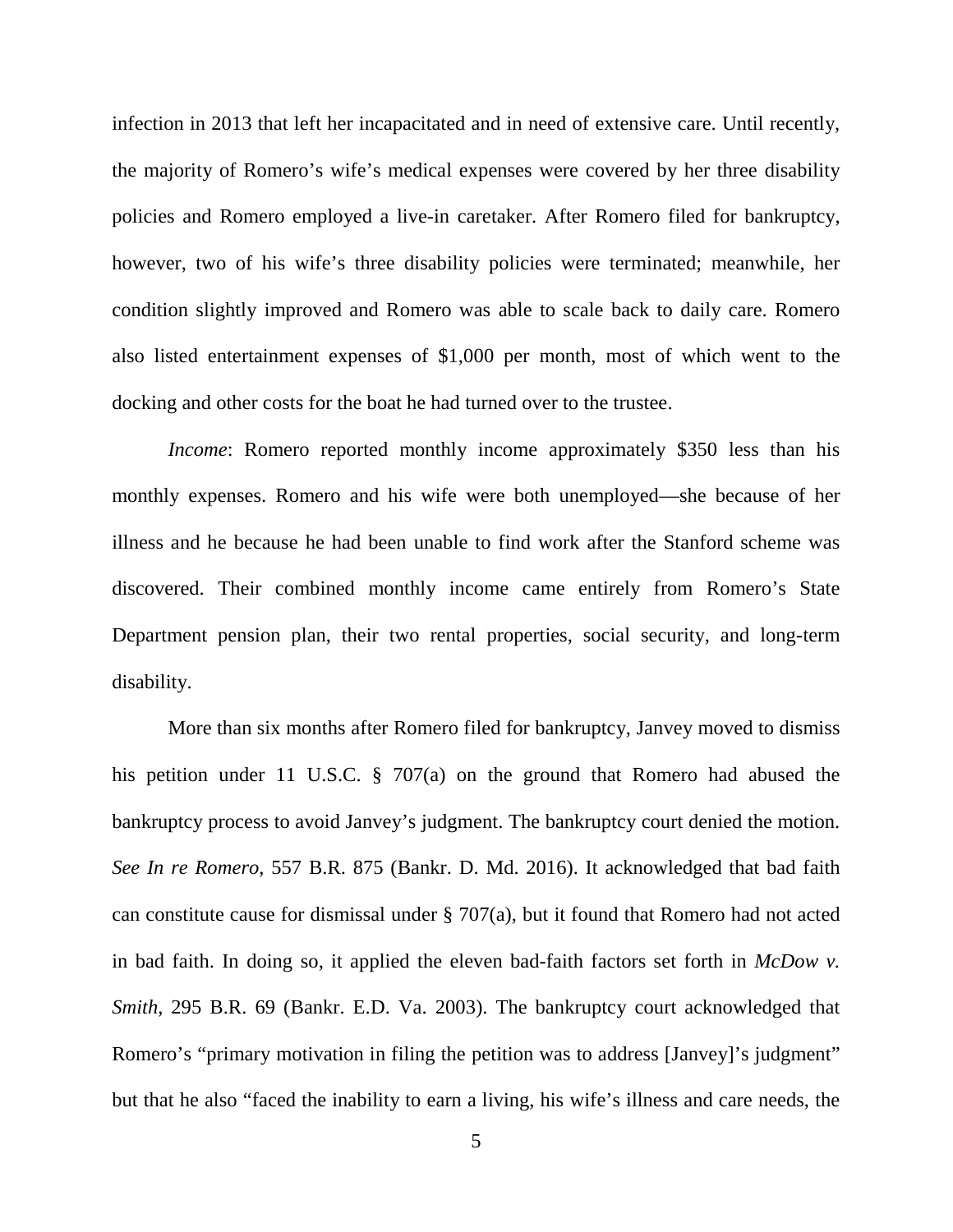pending termination of two disability policies, and aggressive and costly litigation tactics by [Janvey]." *Romero*, 557 B.R. at 883-84. The court also noted that Romero had twice tried and failed to settle the matter in the course of the underlying litigation. *Id.* at 884. It observed that most of Romero's assets were statutorily exempt and that he "lives a comfortable, but not exorbitant, lifestyle. Perhaps his primary discretionary expense is eating out at restaurants. He belongs to no country clubs or social clubs." *Id.* at 883. The court accordingly denied Janvey's motion to dismiss and ultimately granted Romero a discharge under 11 U.S.C. § 727.

Janvey appealed the denial of his motion to dismiss and—by inference, at least the eventual discharge of Romero's debt to the district court, which affirmed the order of the bankruptcy court. He now appeals to this court. We, like the district court, review the bankruptcy court's denial of a motion to dismiss for abuse of discretion, its factual findings for clear error, and its legal conclusions de novo. *See In re Jenkins*, 784 F.3d 230, 234 (4th Cir. 2015); *In re Piazza*, 719 F.3d 1253, 1271 (11th Cir. 2013). Janvey's claims boil down to an accusation that Romero has abused the bankruptcy process and should therefore be ineligible for its protections. For the reasons that follow, we do not agree.

#### II.

A bit of background may be helpful in understanding the operation of the relevant statutes. The Bankruptcy Code balances the interests of both creditors and debtors in the distribution of an insolvent party's assets. The purpose of the Code is therefore twofold: "to convert the estate of the bankrupt into cash and distribute it among creditors and then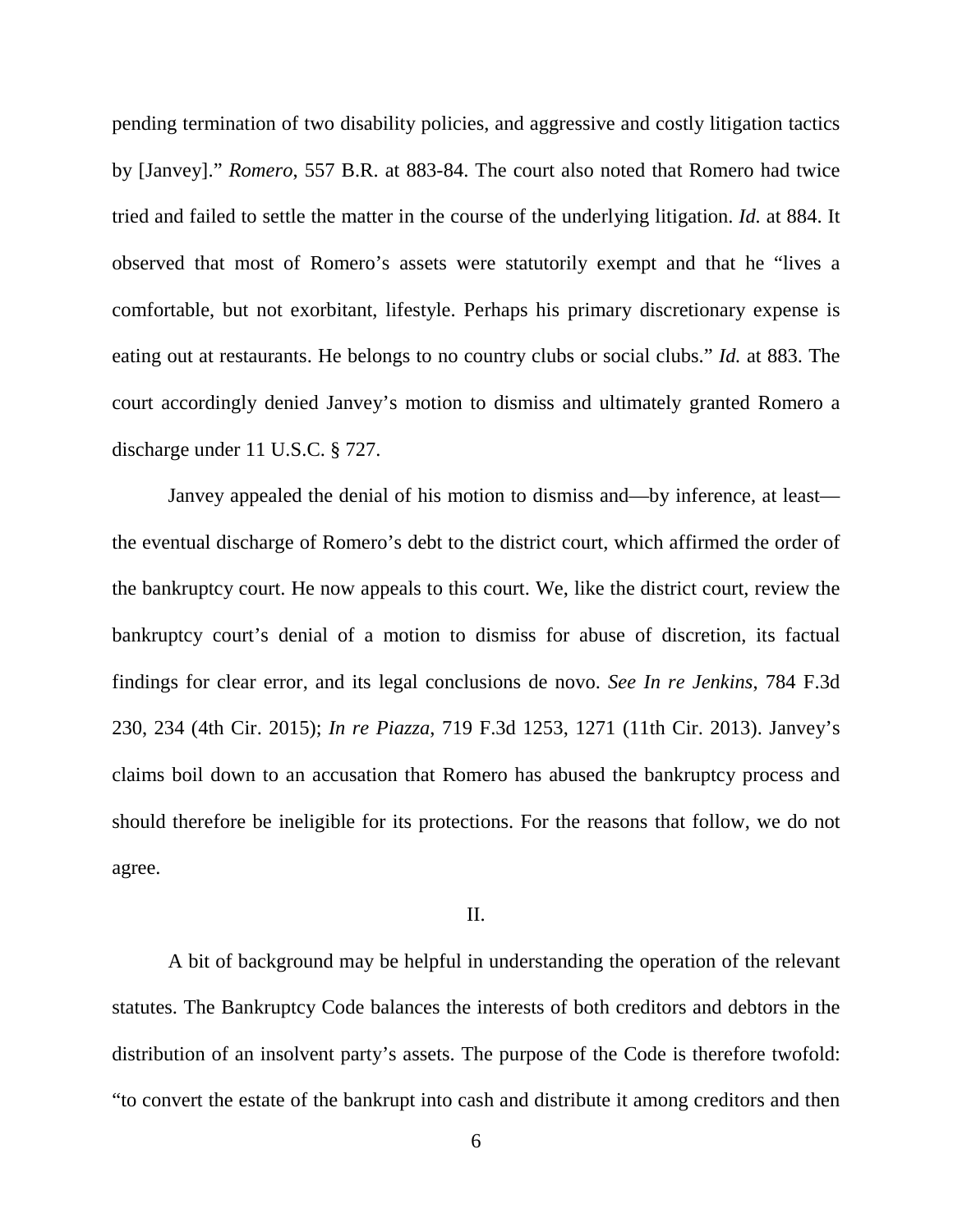to give the bankrupt a fresh start." *Kokoszka v. Belford*, 417 U.S. 642, 645-46 (1974) (quoting *Burlingham v. Crouse*, 228 U.S. 459, 473 (1913)). The Code serves the interests of creditors by "consolidat[ing] the debtor's assets into a broadly defined estate from which, in an equitable and orderly process, the debtor's unsatisfied obligations to creditors are paid to the extent possible." *In re Andrews*, 80 F.3d 906, 909-10 (4th Cir. 1996) (footnote omitted).

At the same time, the Code aims to "grant a 'fresh start' to the 'honest but unfortunate debtor.'" *Marrama v. Citizens Bank of Mass.*, 549 U.S. 365, 367 (2007) (quoting *Grogan v. Garner*, 498 U.S. 279, 286, 287 (1991)). This fresh start allows the debtor to "restructure [his] financial obligations, discharge [his] pre-existing debt, and emerge from bankruptcy with a new capital structure that better reflects financial reality." *Bosiger v. U.S. Airways*, 510 F.3d 442, 448 (4th Cir. 2007). To ensure that a debtor is able to receive this fresh start, the Code prevents creditors from making claims on certain assets. *See* 11 U.S.C. § 522. These so-called exemptions ensure that individuals are able to actually rehabilitate themselves after the bankruptcy process has concluded.

Although the interests of creditors and debtors are at odds during insolvency—the creditor would like to be paid in full and the debtor would like to pay as little as possible—as a general matter, the Code's balance benefits creditors and debtors alike. *See generally* Douglas C. Baird, *Bankruptcy's Uncontested Axioms*, 108 Yale L.J. 573, 583-86 (1998); Thomas H. Jackson, *The Fresh-Start Policy in Bankruptcy Law*, 98 Harv. L. Rev. 1393, 1424-47 (1985). If debtors had to pay their creditors no matter what, or if they were forced to give up all their assets before they could discharge their debts,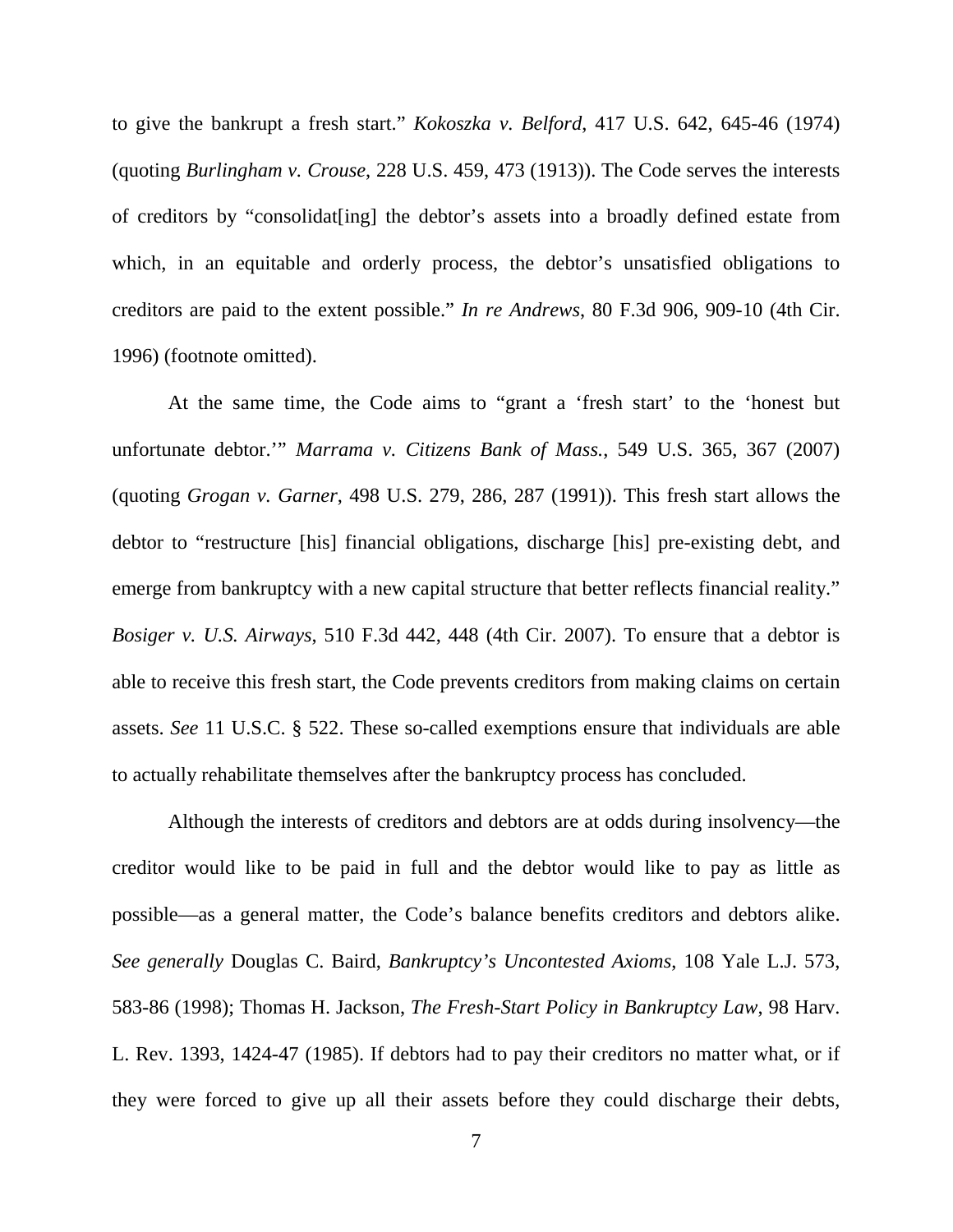individuals and businesses would be less likely to borrow money. In protecting certain assets from creditor claims, the Code incentivizes individuals to incur debt and thereby support both creditors and our capital markets. Similarly, by ensuring that creditors receive a fair and predictable distribution of assets, the Code reduces the risks creditors face and allows creditors to account for the risk that a borrower will fail to repay. The benefit of these decreased risks is then passed on to debtors in the form of lower interest rates. The fresh start policy is therefore "of public as well as private interest." *Local Loan Co. v. Hunt*, 292 U.S. 234, 244 (1934).

In furtherance of this dual mandate, the Code supplies various avenues of relief to debtors seeking to discharge their debts. Relevant here is Chapter 7, which allows debtors to discharge their outstanding debts in exchange for liquidating their nonexempt assets and distributing them to their creditors. Chapter 7 also supplies various tools for bankruptcy courts to use in policing the Code's enduring tension between debtors and creditors. This case involves § 707(a), which sets forth the grounds on which a Chapter 7 bankruptcy petition may be dismissed:

The court may dismiss a case under this chapter only after notice and a hearing and only for cause, including—

- (1) unreasonable delay by the debtor that is prejudicial to creditors;
- (2) nonpayment of any fees or charges required under chapter 123 of title 28; and
- (3) failure of the debtor in a voluntary case to file, within fifteen days or such additional time as the court may allow after the filing of the petition commencing such case, the information required by paragraph (1) of section 521(a), but only on a motion by the United States trustee.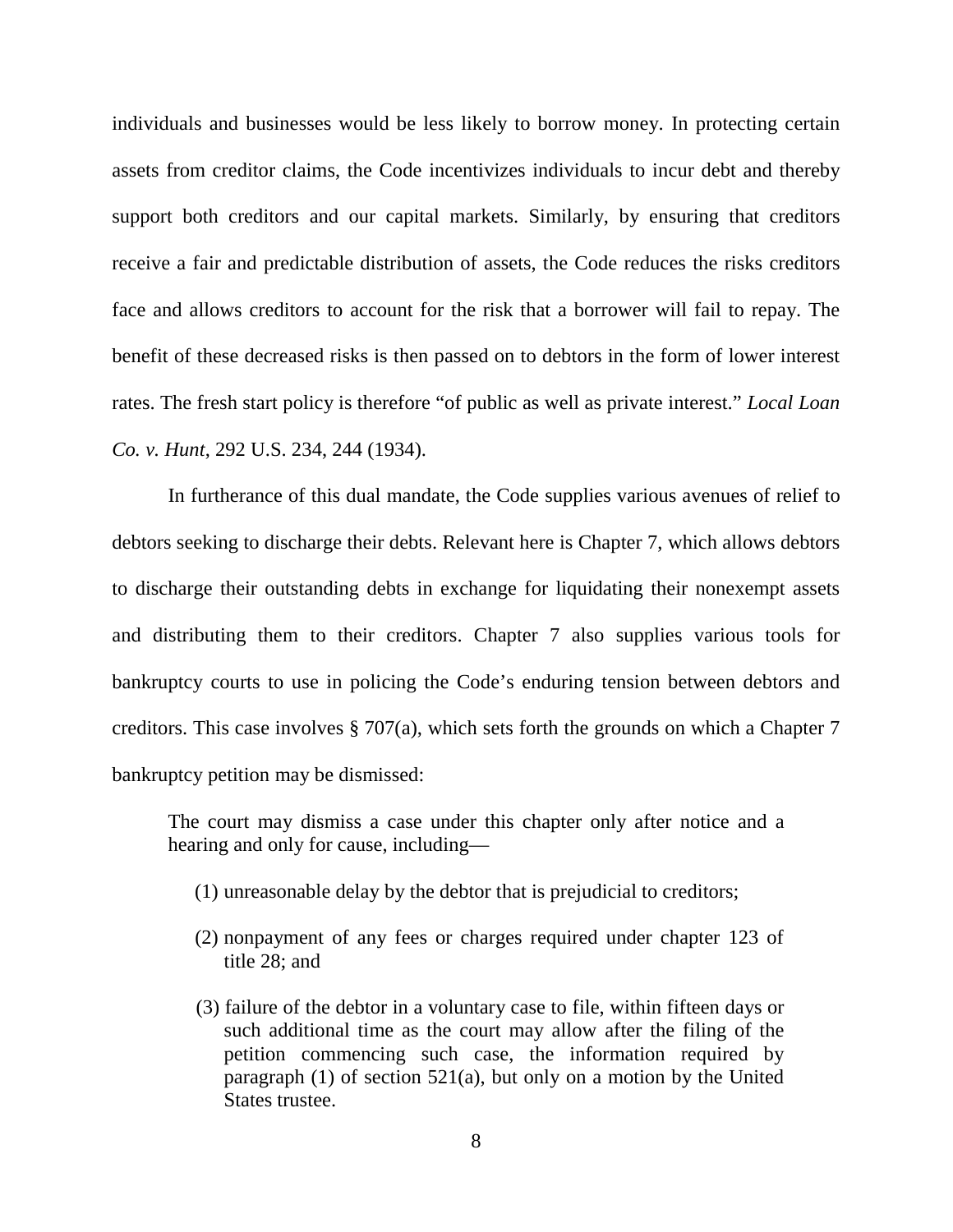11 U.S.C. § 707(a).

"Cause" is an open-ended term. It is not defined in  $\S$  707(a), and the examples provided are illustrative rather than exhaustive. *See id.* § 102(3) (noting that for purposes of the Code, "'includes' and 'including' are not limiting"); *Fed. Land Bank of St. Paul v. Bismarck Lumber Co.*, 314 U.S. 95, 100 (1941) ("[T]he term 'including' is not one of allembracing definition, but connotes simply an illustrative application of the general principle."). Bankruptcy courts are therefore left to determine case by case what constitutes valid cause for dismissal of a Chapter 7 bankruptcy petition.

#### III.

### A.

For the most part, courts have recognized that a debtor's bad faith in filing may constitute cause for dismissal under § 707(a). *See In re Krueger*, 812 F.3d 365, 370 (5th Cir. 2016) ("[A] debtor's bad faith in the bankruptcy process can serve as the basis of a dismissal 'for cause' . . . ."); *In re Schwartz*, 799 F.3d 760, 764 (7th Cir. 2015) ("[A]n unjustified refusal to pay one's debts is a valid ground under 11 U.S.C. § 707(a) to deny a discharge of a bankrupt's debts."); *Piazza*, 719 F.3d at 1260-61 ("[T]he power to dismiss 'for cause' in § 707(a) includes the power to involuntarily dismiss a Chapter 7 case based on prepetition bad faith."); *In re Tamecki*, 229 F.3d 205, 207 (3d Cir. 2000) ("Section 707(a) allows a bankruptcy court to dismiss a petition for cause if the petitioner fails to demonstrate his good faith in filing."); *In re Zick*, 931 F.2d 1124, 1127 (6th Cir. 1991) ("[L]ack of good faith is a valid basis of decision in a 'for cause' dismissal by a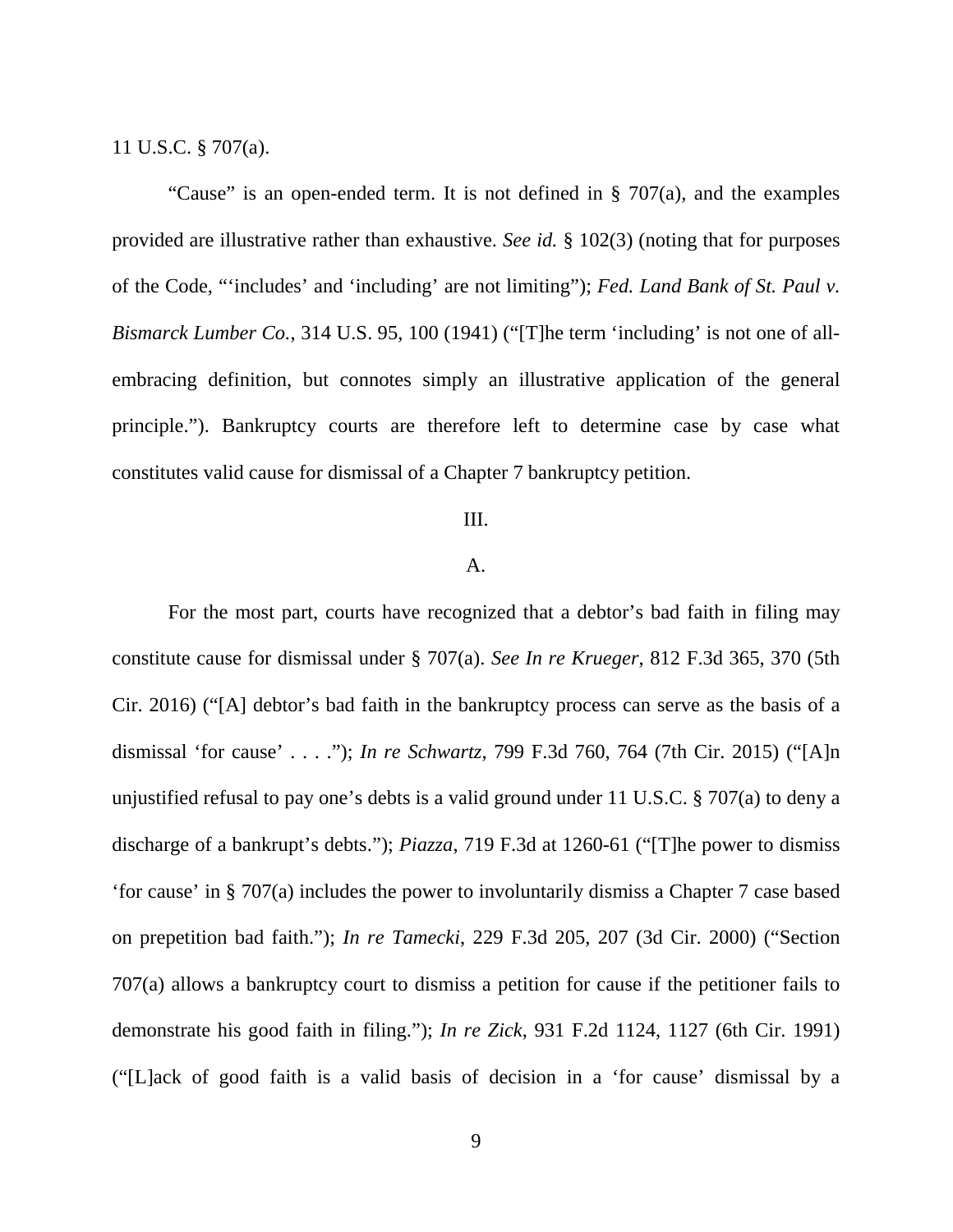bankruptcy court."). *But see In re Padilla*, 222 F.3d 1184, 1191 (9th Cir. 2000) ("[B]ad faith as a general proposition does not provide 'cause' to dismiss a Chapter 7 petition under § 707(a)."); *In re Huckfeldt*, 39 F.3d 829, 832 (8th Cir. 1994) (adopting a "narrow, cautious" approach that requires "extreme misconduct falling outside the purview of more specific Code provisions").

We think the majority view is the sounder one, because it is the most helpful in preventing serious abuses of the bankruptcy process. But acknowledging that bad faith may constitute "cause" under § 707(a) also requires that the remedy of dismissal be reserved for cases of real misconduct. Those courts that have found that bad faith in filing for bankruptcy can constitute cause for dismissal have counseled "[c]aution in dispensing the remedy of dismissal for bad faith" because of "the need . . . to maintain the balance of remedies in bankruptcy." *In re Khan*, 172 B.R. 613, 626 (Bankr. D. Minn. 1994). They have accordingly emphasized that the bar for finding bad faith is a high one. *See, e.g.*, *Zick*, 931 F.2d at 1129 (explaining that bad faith exists "only in those egregious cases that entail concealed or misrepresented assets and/or sources of income, and excessive and continued expenditures, lavish life-style, and intention to avoid a large single debt based on conduct akin to fraud, misconduct, or gross negligence"). In short, bad faith exists only where "the petitioner has abused the provisions, purpose, or spirit of bankruptcy law." *Tamecki*, 229 F.3d at 207.

#### B.

The concept of bad faith "does not lend itself to a strict formula." *Piazza*, 719 F.3d at 1271. Courts must consider the totality of the circumstances underlying each case to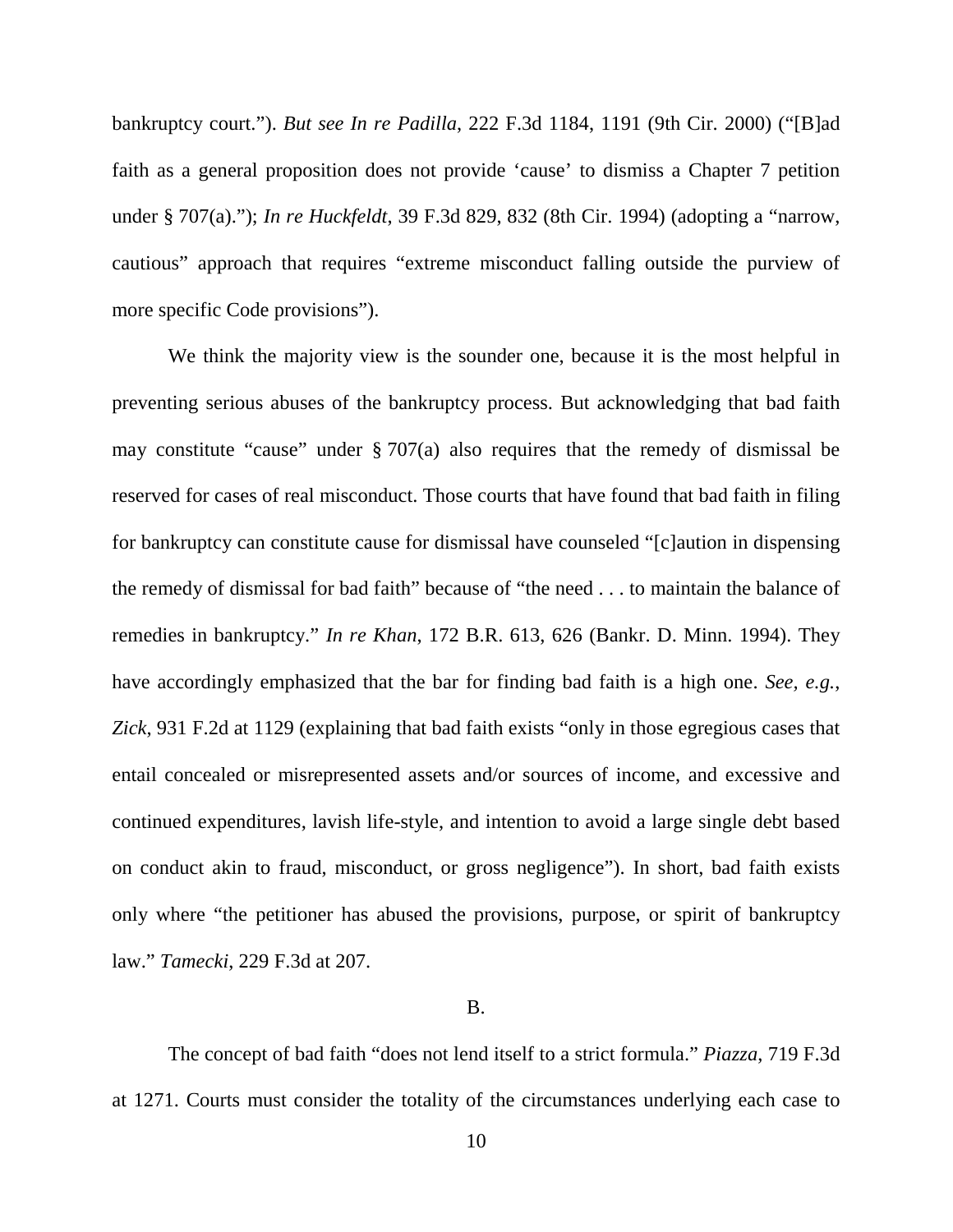determine whether a debtor has acted in bad faith. To aid in this effort, bankruptcy courts have developed a number of multifactor tests. *See, e.g.*, *McDow*, 295 B.R. at 79 n.22 (proposing eleven factors); *In re Griffieth*, 209 B.R. 823, 827 (Bankr. N.D.N.Y. 1996) (proposing six factors); *In re Spagnolia*, 199 B.R. 362, 365 (Bankr. W.D. Ky. 1995) (proposing fourteen factors). These tests are meant to be guides only. A bankruptcy court need not mechanically tick off each factor and tally up its tick-marks at the end. It may be the case that many factors are relevant, or it may be the case that relatively few of them are. It all depends. Evaluating these factors and their comparative relevance is a discretionary exercise that is best left to bankruptcy judges. After all, many of the potentially pertinent factors involve credibility determinations or exercises in factfinding. *See, e.g.*, *Griffieth*, 209 B.R. at 827 ("debtor's failure to make significant lifestyle changes"); *Spagnolia*, 199 B.R. at 365 ("an intent to avoid a large single debt"); *id.* ("debtor is paying debts to insiders").

The bankruptcy court in this case employed the eleven-factor bad-faith test set forth in *McDow*, 295 B.R. at 79 n.22. Those eleven factors represent a distillation of the various "totality of the circumstances test[s]" courts have applied in determining whether a debtor's actions amounted to bad-faith cause for dismissal. *Id.* at 79. They are meant to represent the "factors [that] are typically considered" in that analysis. *Id.* at 79 n.22. Among them are "[t]he debtor's lack of candor and completeness in his statements and schedules"; "[t]he debtor has sufficient resources to repay his debts, and leads a lavish lifestyle"; "[t]he debtor's motivation in filing is to avoid a large single debt incurred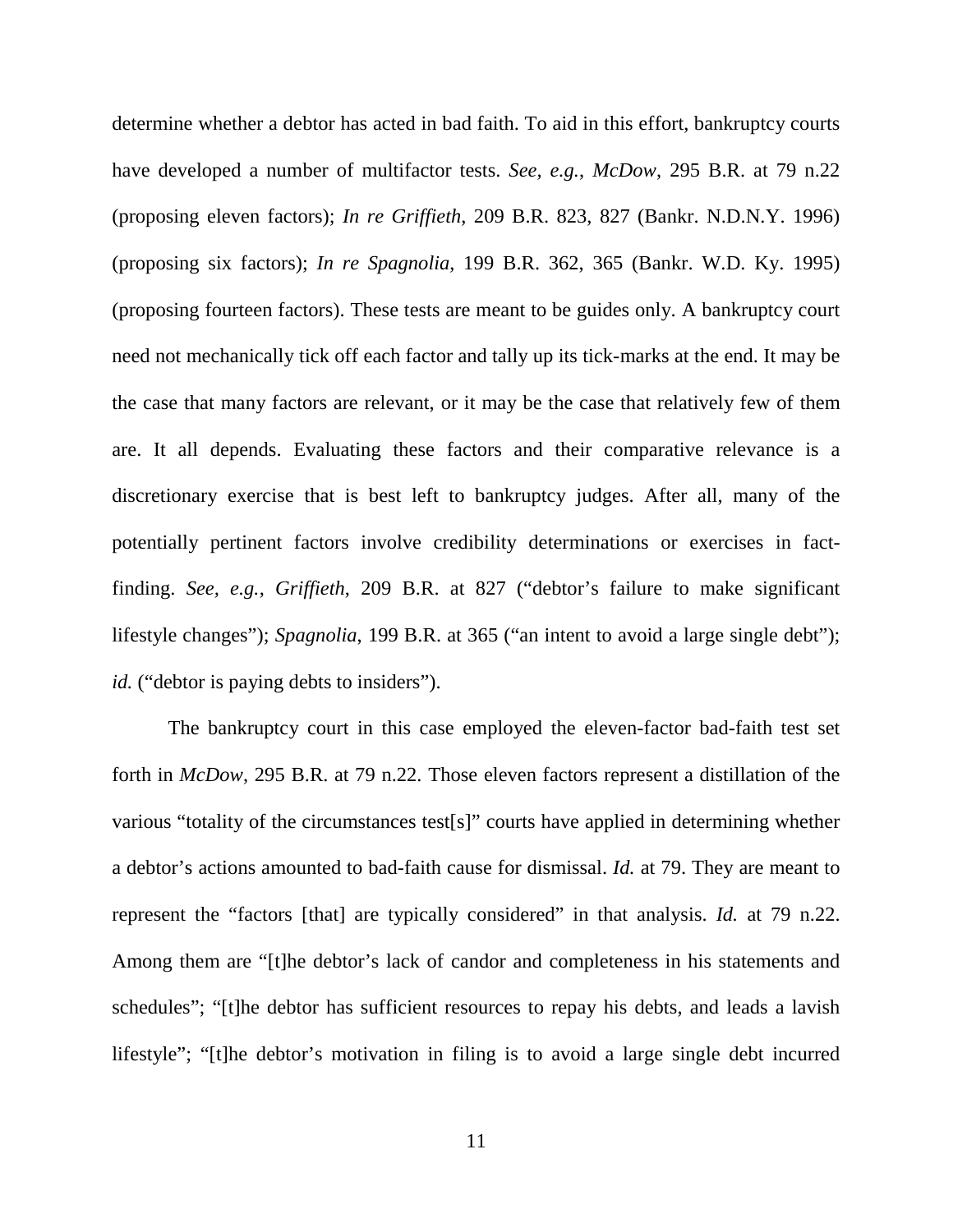through conduct akin to fraud, misconduct, or gross negligence"; and "[t]he debtor's lack of attempt to repay creditors." *See id.*[4](#page-11-0)

Careful consideration of the *McDow* factors here—aided by lengthy briefing from the parties, dozens of exhibits, and a three-hour evidentiary hearing—led the bankruptcy court to conclude that Romero had not acted in bad faith. While Janvey's judgment may have been Romero's "primary motivation in filing," the bankruptcy court found that it was not the only reason he filed. *Romero*, 557 B.R. at 883. Romero's wife was suffering from a brain infection that required extensive care and left her "100% incapacitated for work." *Id.* at 879. The bankruptcy court found that this infection had impaired her motor skills, balance, and eyesight to such an extent that she and Romero had to remodel their home so that she could live on the first floor. *Id.* It also found that Romero's wife's condition had at one point necessitated employment of a live-in caretaker and that it still required "a daily home caregiver, except for Sundays and part of Saturdays when [Romero] manages his wife's care on his own." *Id.* Moreover, the court noted that two of Romero's wife's disability policies—which together comprised the majority of her disability payments—were about to end when he filed for bankruptcy. *Id.* at 879, 883-84.

<span id="page-11-0"></span><sup>&</sup>lt;sup>4</sup> The other seven factors are: "[t]he debtor's concealment or misrepresentation of assets and/or sources of income"; "[t]he debtor's petition is part of a 'deliberate and persistent pattern' of evading a single creditor"; "[t]he debtor is 'overutilizing the protection of the Code' to the detriment to his creditors"; "[t]he debtor reduced his creditors to a single creditor prior to filing the petition"; "[t]he debtor's payment of debts to insider creditors"; "[t]he debtor's 'procedural gymnastics' that have the effect of frustrating creditors"; and "[t]he unfairness of the debtor's use of the bankruptcy process." *McDow*, 295 B.R. at 79 n.22.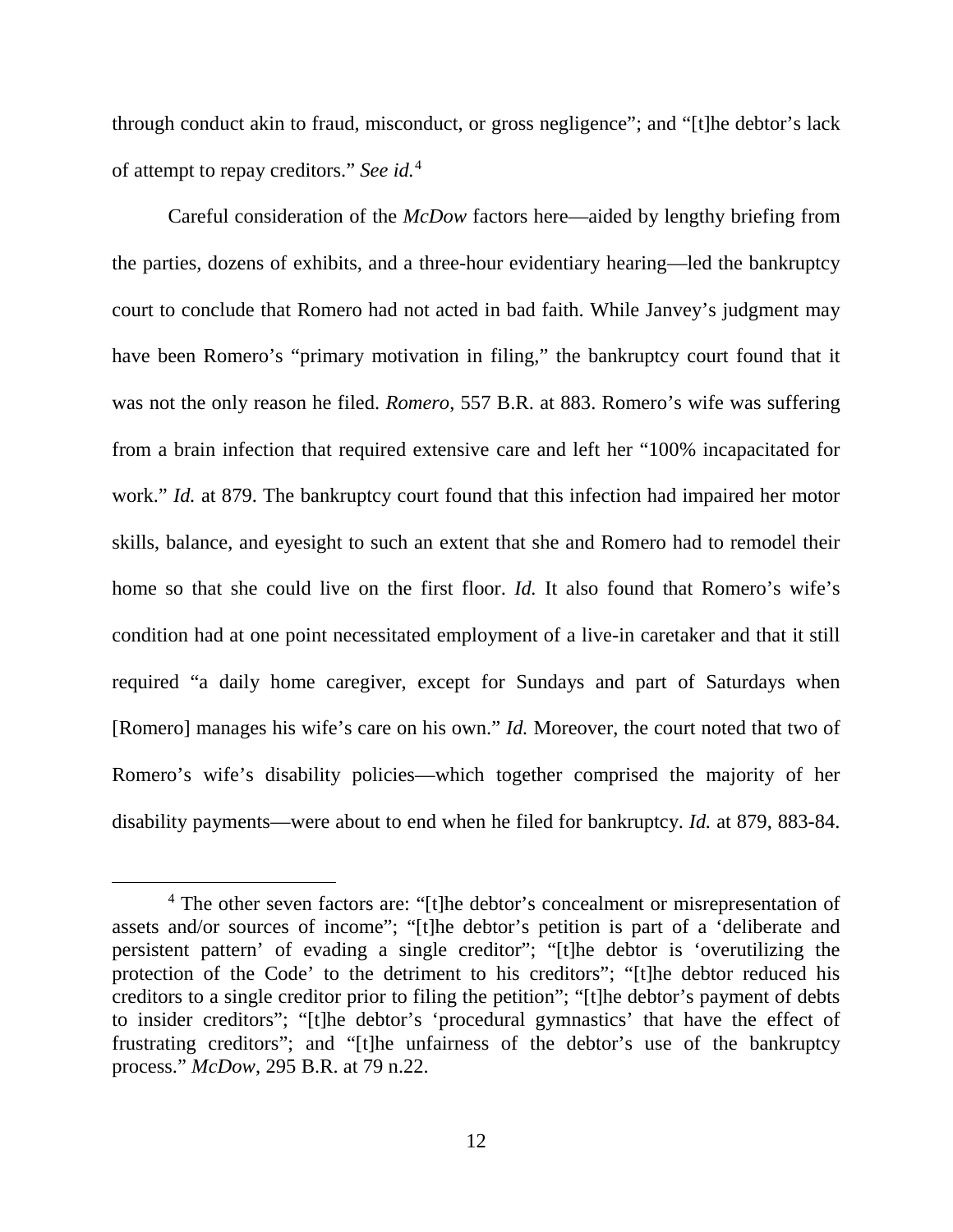It predicted that the subsequent termination of these policies would result in an increase in the couple's out-of-pocket medical expenses, which were already steep at \$55,000 in the year before Romero filed. *Id.* at 884.

The bankruptcy court also found that, as a result of his affiliation with Stanford, Romero had "found it impossible to obtain work." *Id.* at 883. And he still owed approximately \$150,000 in legal fees from the underlying litigation, in which Janvey had employed "aggressive and costly litigation tactics." *Id.* at 884. The bankruptcy court commended Romero for being candid, forthcoming, timely, and cooperative throughout both the instant and the underlying litigation. It explained that he had surrendered his nonexempt assets and twice attempted to settle with Janvey. The bankruptcy court also found that Romero's lifestyle was "comfortable, but not exorbitant." *Id.* at 883. And it found nothing duplicitous about Romero's desire to preserve exempt assets he and his wife would "be required to live off" in the future. *Id.* at 885. In light of these circumstances, the bankruptcy court concluded that no "cause" for dismissal existed in this case.

## IV.

Janvey raises three primary objections to the bankruptcy court's denial of his motion to dismiss. First, he argues that Romero should not be allowed to benefit from the Code's protections because he filed for bankruptcy solely to avoid Janvey's judgment. Second, he suggests that Romero's efforts to settle the underlying litigation betrayed his bad-faith motive. And finally, Janvey maintains that Romero's petition ought to be dismissed on the basis of his substantial assets and attendant ability to pay the judgment.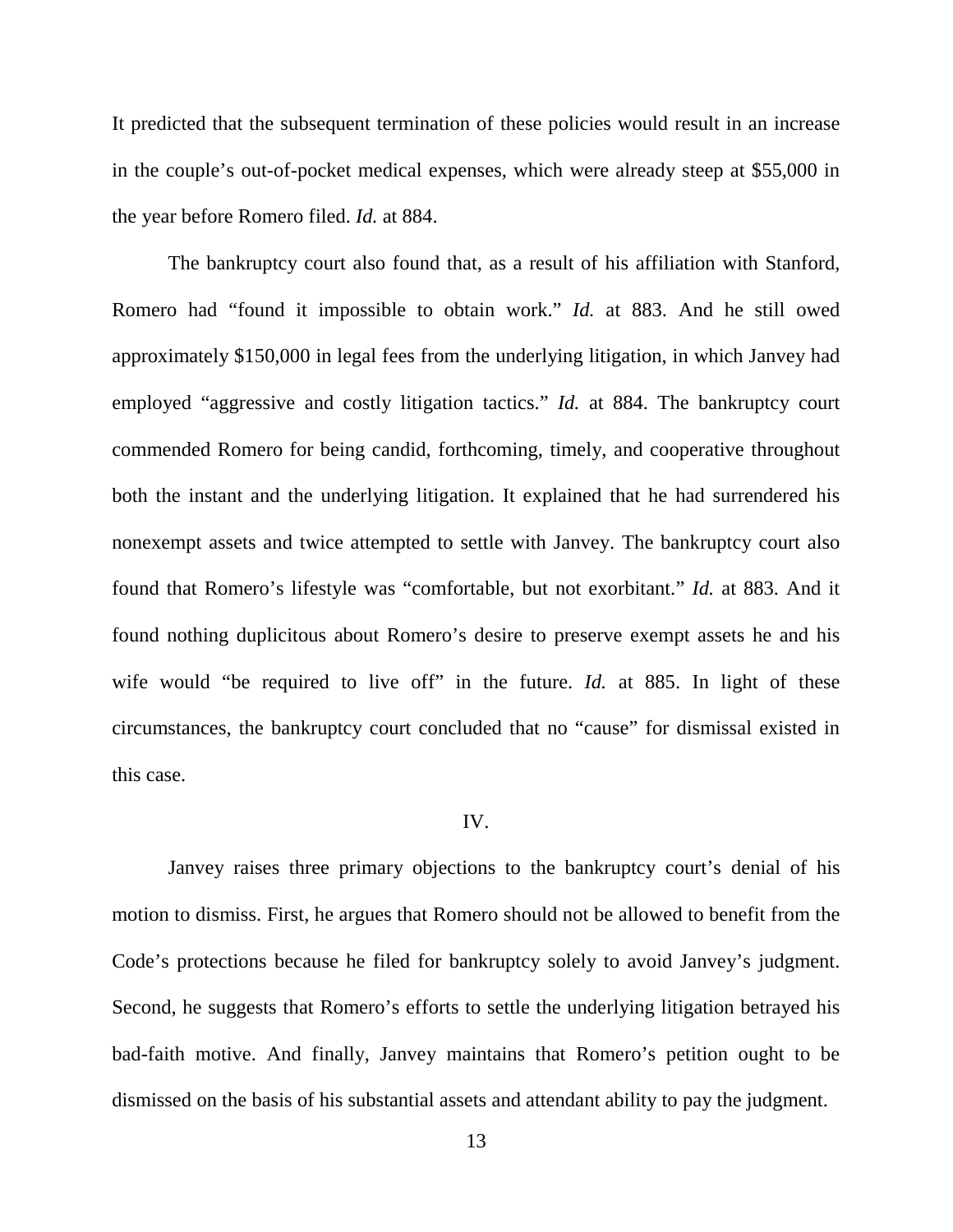Each of these objections is rooted in a factor that may well prove relevant to the bad-faith analysis. *See McDow*, 295 B.R. at 79 n.22 (listing as potentially relevant factors "[t]he debtor's motivation in filing is to avoid a large single debt incurred through" improper conduct; "[t]he debtor's lack of attempt to repay creditors"; and the debtor's "sufficient resources to repay his debts"). But there is a risk in elevating any single factor above all others as the sine qua non of bad faith. And yet this is precisely what Janvey's objections would have us do.

#### A.

Janvey first objects that bankruptcy should be unavailable to Romero because he seeks to avoid a single large debt—namely, Janvey's judgment against him. This objection is flawed for two reasons.

As a factual matter, it is simply not the case that Romero filed for bankruptcy solely to avoid the judgment. The bankruptcy court found that Romero filed for many reasons. *Romero*, 557 B.R. at 883-84. Chief among his motivations was his wife's medical condition, which left her totally incapacitated and entailed substantial expenses for her care. Additionally, Romero had multiple debts. Aside from to the \$1.275 million he owed Janvey, he also owed debts to two separate law firms totaling approximately \$150,000. The fact that Janvey's judgment accounted for roughly 90% of Romero's total debt does not negate those other claims. In fact, courts have declined to dismiss Chapter 7 petitions filed in response to debts that constitute similarly large fractions of the debtor's total debt. *See In re Bage*, No. 13-33367, 2014 WL 4749072, at \*2, \*5 (Bankr. N.D. Ohio Sept. 24, 2014) (denying a motion to dismiss where litigation-related debt accounted for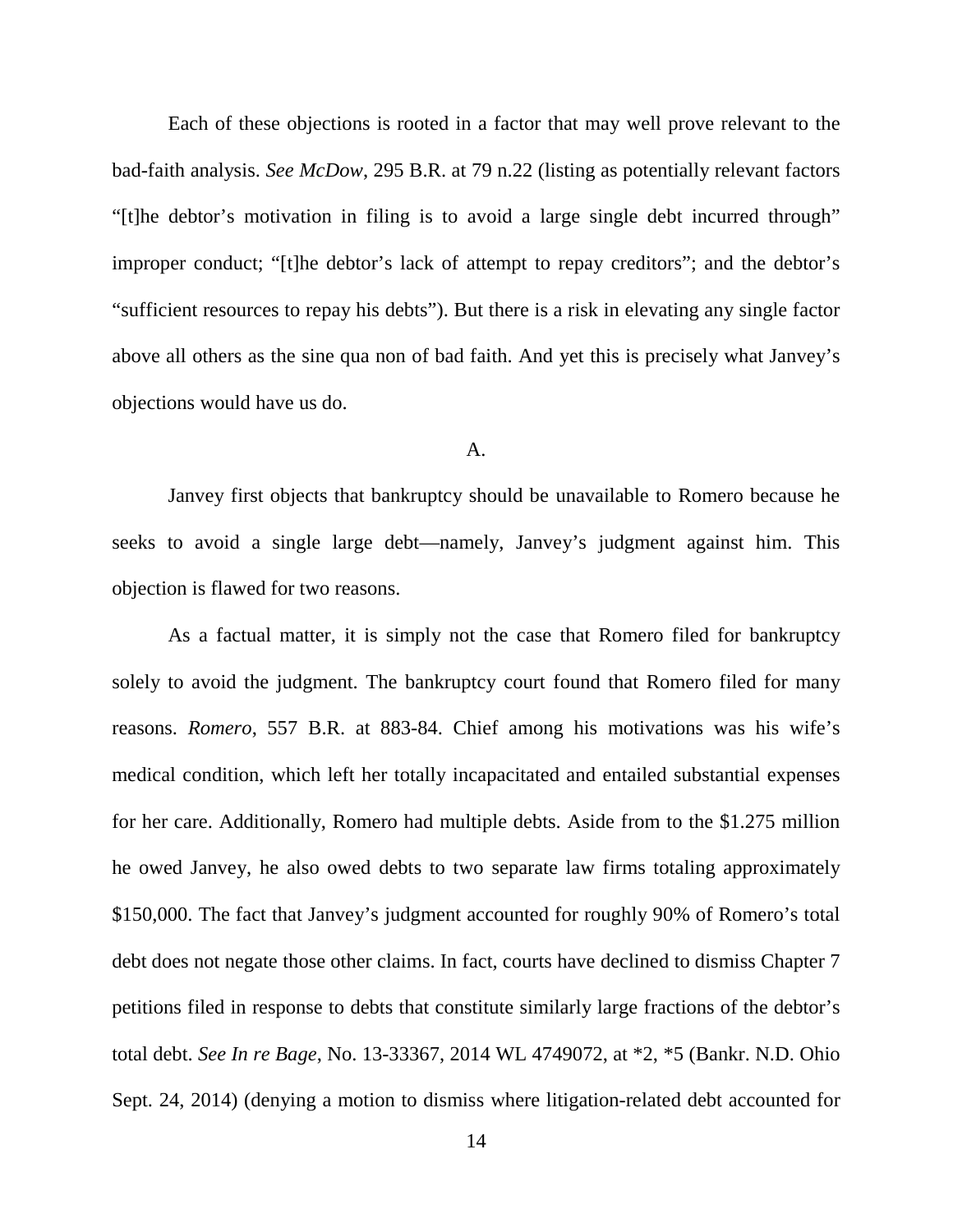more than 90% of the total unsecured debt); *In re Ajunwa*, No. 11-11363 (ALG), 2012 WL 3820638, at  $*1$ ,  $*9$  (Bankr. S.D.N.Y. Sept. 4, 2012) (denying a motion to dismiss where one judgment "accounted for over 90% of the total claims listed").

As a legal matter, the fact that a bankruptcy petition was filed in response to a single debt need not alone constitute bad-faith cause for dismissal. "Almost every bankruptcy case is filed because a creditor is pursuing a debtor." *In re Bushyhead*, 525 B.R. 136, 149 (Bankr. N.D. Okla. 2015). The purpose of bankruptcy law, after all, "is to provide a procedure by which certain insolvent debtors can reorder their affairs, make peace with their creditors, and enjoy 'a new opportunity in life.'" *Grogan*, 498 U.S. at 286 (quoting *Local Loan Co.*, 292 U.S. at 244). A person becomes insolvent when he is no longer able to meet his financial obligations as they become due. *See* 11 U.S.C. § 101(32)(A). This may happen over time, or it may happen very suddenly. But in every case, the debtor reaches a tipping point. That may well happen because of a single additional debt. And that debt may be either large or small. It may be the result of litigation, or it may be the product of a large hospital bill or a decline in the housing market. Regardless, equating a decision to file for bankruptcy in response to a sizeable debt with cause for dismissal would fault debtors for using the Code in precisely the way Congress intended. As one bankruptcy court has observed, "if filing bankruptcy to avoid the payment of a debt was cause for dismissal, no debtor would ever be able to file a bankruptcy case." *In re Uche*, 555 B.R. 57, 62 (Bankr. M.D. Fla. 2016).

For these reasons, courts have frequently held that without additional evidence of fraud or misconduct, the fact that a debtor filed for bankruptcy in response to a single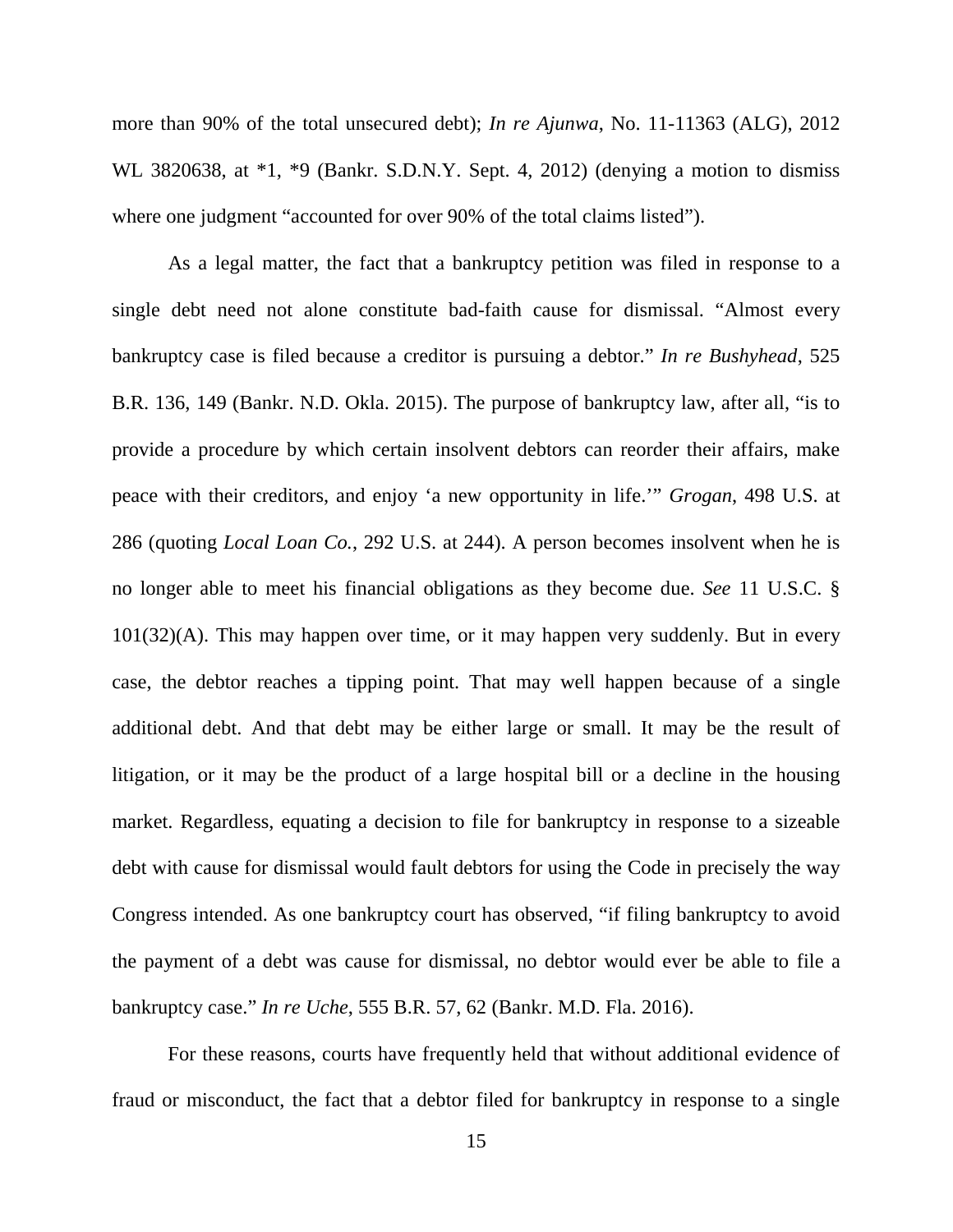large debt is not sufficient for a finding of bad faith. *See, e.g.*, *In re Chovev*, 559 B.R. 339, 347 (Bankr. E.D.N.Y. 2016); *In re McVicker*, 546 B.R. 46, 51 (N.D. Ohio 2016); *In re Gutierrez*, 528 B.R. 1, 15 (Bankr. D. Vt. 2014); *In re Grullon*, No. 13-11716 (ALG), 2014 WL 2109924, at \*3 (Bankr. S.D.N.Y. May 20, 2014); *In re Mazzella*, No. 09- 78449-478, 2010 WL 5058395, at \*6 (Bankr. E.D.N.Y. Dec. 6, 2010); *In re Glunk*, 342 B.R. 717, 736 (Bankr. E.D. Pa. 2006).

None of this is to say that courts may not consider the nature of a debtor's motivation to file for bankruptcy. The fact that a bankruptcy petition was filed to skirt the collection efforts of a single creditor may well prove relevant in the overall bad-faith analysis. *See McDow*, 295 B.R. at 79 n.22 (listing this factor among others); *Griffieth*, 209 B.R. at 827 (same); *Spagnolia*, 199 B.R. at 365 (same). Indeed, both the district and bankruptcy courts below took note of the fact that Janvey's judgment served as the catalyst for Romero's bankruptcy petition. But Janvey now attempts to transform this single factor into a per se test for bad faith. Because such an attempt would blind us to the totality of Romero's circumstances, we reject it.

#### B.

Janvey's second objection attributes bad-faith motivation to Romero's two attempts to settle the underlying judgment. He suggests that Romero was trying to pressure him into accepting a mere fraction of his judgment by casting bankruptcy as the alternative to settlement.

Janvey was, of course, well within his rights to reject Romero's settlement offers. But we find groundless the notion that Romero's attempts to settle with a judgment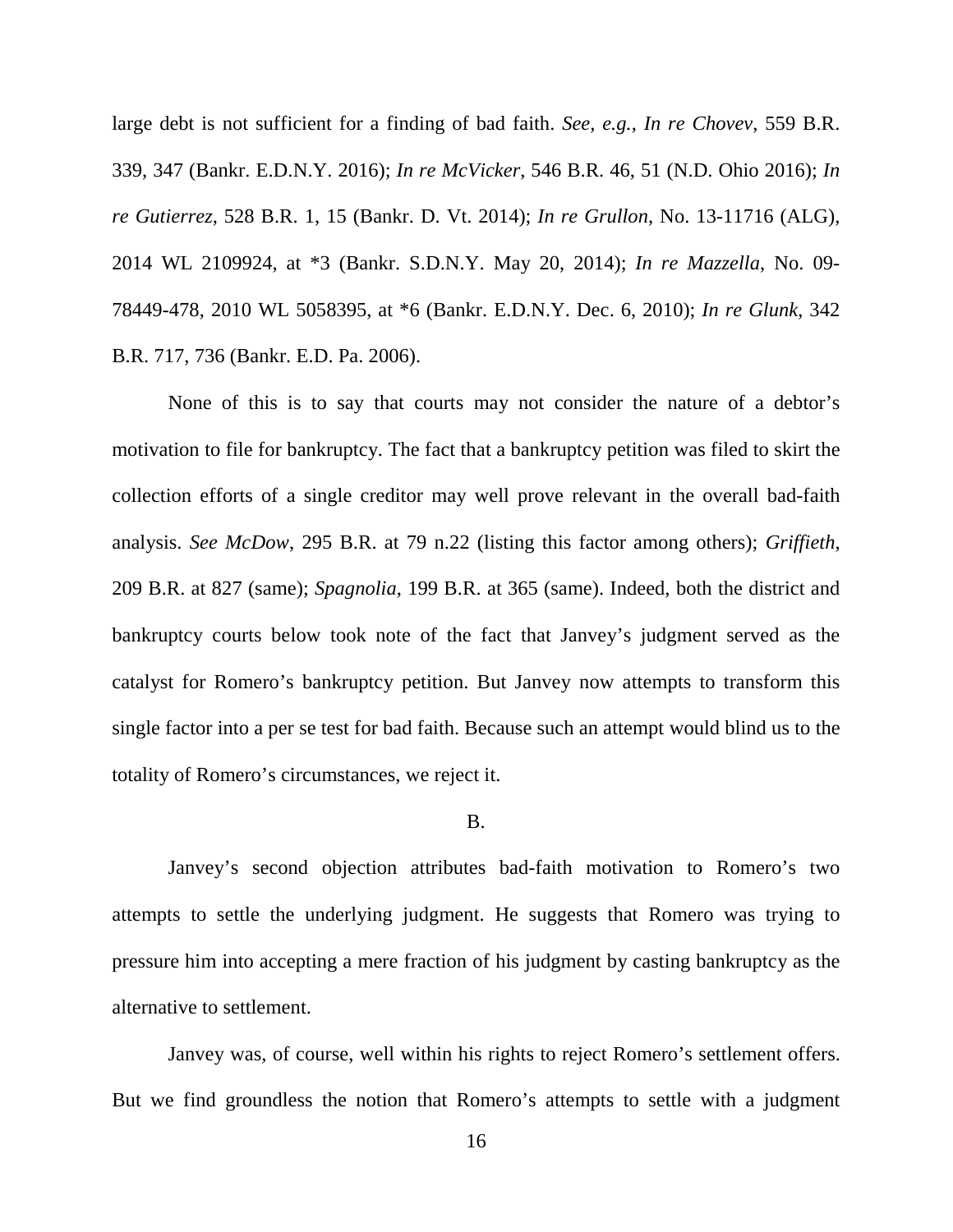creditor constitute cause to dismiss his case. The law encourages voluntary settlement of disputes. *See United States v. Cannons Eng'g Corp.*, 899 F.2d 79, 84 (1st Cir. 1990) ("[I]t is the policy of the law to encourage settlements."); *Bank of Am. Nat. Tr. & Sav. Ass'n v. Hotel Rittenhouse Assocs.*, 800 F.2d 339, 344 (3d Cir. 1986) (describing "the strong public interest in encouraging settlement of private litigation"). Settlement yields both private and public benefits. It spares the parties substantial costs in terms of time and money, and it lightens the docket of a resource-strapped judicial system.

In line with these principles, debtors and creditors remain free to settle their debts among themselves outside the courtroom and before resorting to bankruptcy. The tools at their disposal are varied. A creditor, for instance, may choose to forbear from immediately collecting a debt and thereby offer the debtor a momentary reprieve. Or he may allow the debtor to refinance or modify his loan in order to provide a more permanent solution. Settlement is simply a way creditors and debtors can avoid protracted litigation and resolve their disputes in a mutually satisfactory manner.

But the fact that parties often settle does not mean that the failure to settle should deprive debtors of the backstop provided by bankruptcy law. Far from amounting to "blackmail," Appellant's Br. at 38, the backstop of bankruptcy encourages parties to come to the table to reach an agreement when debts cannot be paid in full. It is altogether right that the parties can rest assured that, should settlement fail, bankruptcy will provide a way for them to resolve their case.

There are, to be sure, limitations on settlement in bankruptcy, among them the prohibition on preferred treatment of certain creditors in the immediate prepetition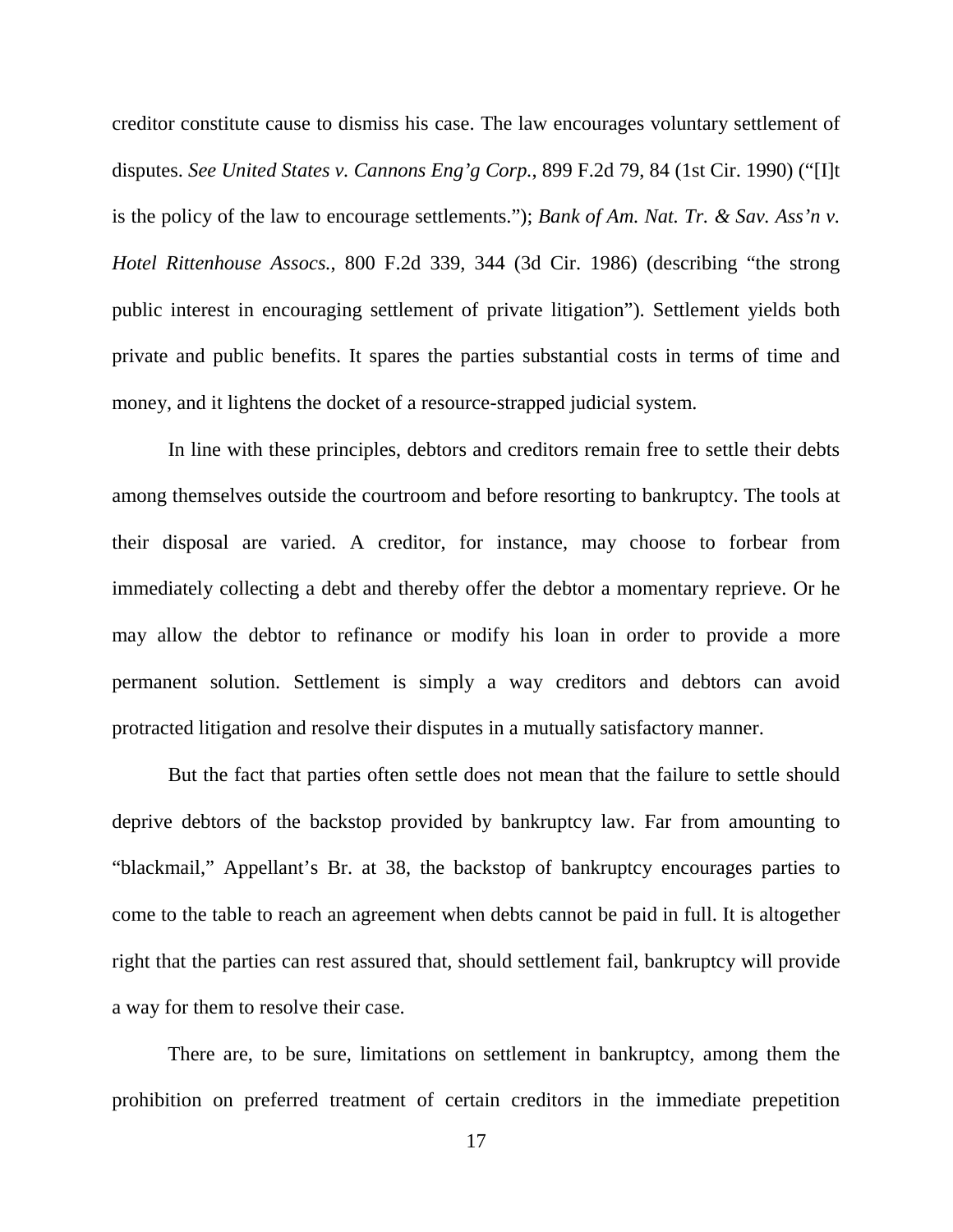period. *See* 11 U.S.C. § 547. But the Code's voidable preference provisions are designed to prevent parties from privileging some creditors at the expense of others; they are not designed to hinder the efforts of parties to settle to avoid bankruptcy in the first place. Nobody has claimed that questions of preference are at issue here. Rather, Janvey claims that Romero's two settlement offers were unacceptably low. But the bankruptcy court determined that this was not the entire story. *Romero*, 557 B.R. at 884. As Janvey himself explained in rejecting Romero's second settlement offer, "[p]ursuing the Ambassador ha<sup>[d]</sup> strategic importance beyond the amount of money involved." *Id.* at 878. Janvey sought to make an example of Romero to ease his collection efforts elsewhere. He aimed to show through his relentless pursuit of the judgment that those found liable in the Ponzi scheme litigation would be required to compensate the victims in full. But just as Janvey was within his rights to reject Romero's settlement offers, Romero, too, had every right to take advantage of the mechanism by which insolvent individuals can discharge their debts.

### C.

Janvey's final objection boils down to a belief that Romero should not be allowed to discharge his debts in bankruptcy because he has too much money. Janvey suggests that Romero should use his substantial assets—which were almost all exempt—to pay the judgment against him. This argument falters not only on its assumption that a debtor's ability to repay his debts alone constitutes cause for dismissal but also on its reliance on Romero's exempt assets. We address these flaws in turn.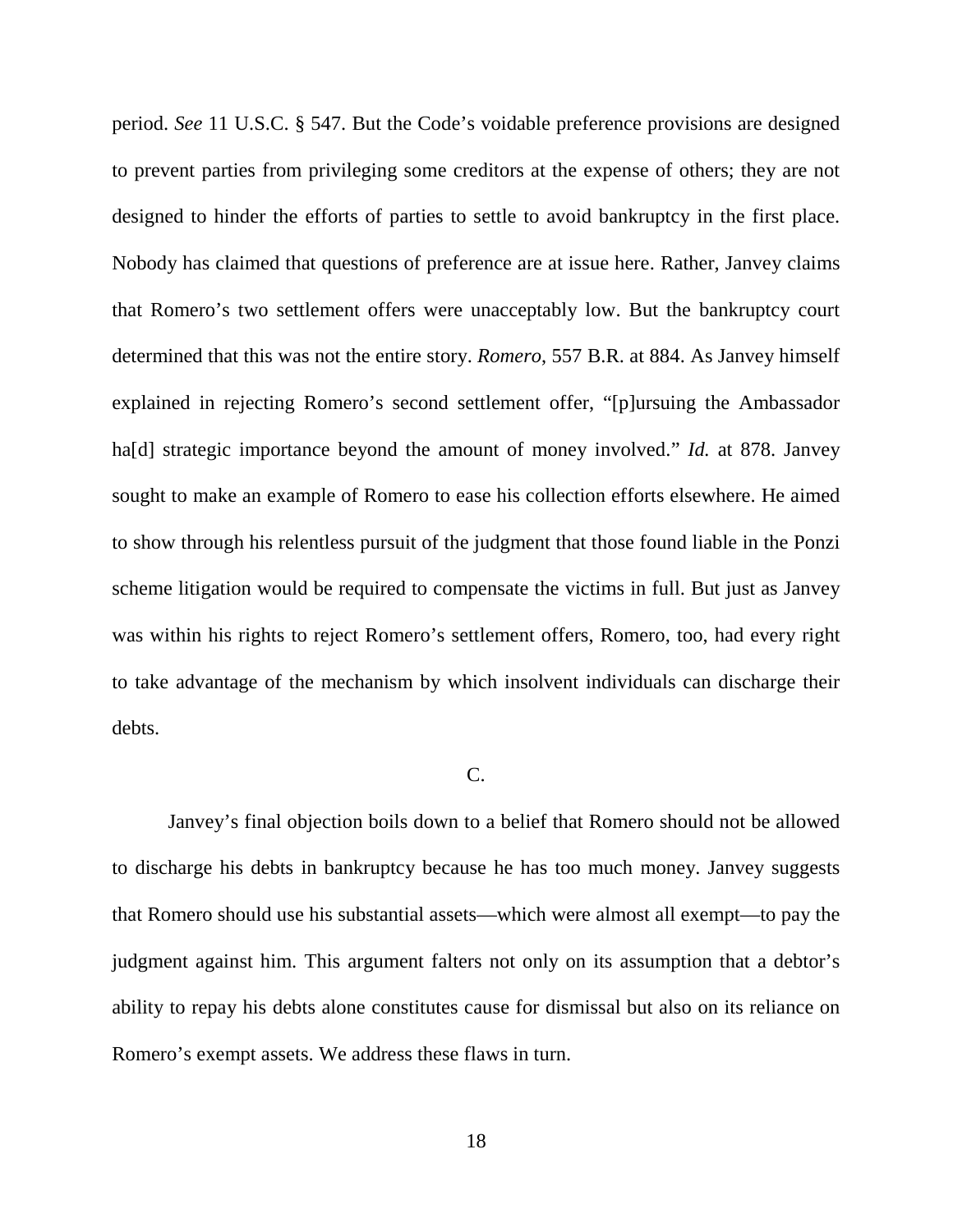A debtor's ability to repay debts does not alone amount to cause for dismissal. *See Bushyhead*, 525 B.R. at 148 (noting a "consensus among the courts" on this issue). As the House Report noted, "[t]he section  $\lceil \frac{8}{9} \cdot 707(a) \rceil$  does not contemplate ... that the ability of the debtor to repay his debts in whole or in part constitutes adequate cause for dismissal."[5](#page-18-0) H.R. Rep. No. 95-595, at 380 (1977). Such a conclusion also follows logically from the Code's fresh-start philosophy. A penniless start is not a fresh start. Were absolute depletion of one's assets a prerequisite for bankruptcy relief, debtors and their families would be left destitute and without the means to become productive members of society. This would increase the strain on our social safety net by increasing the number of people who might potentially qualify for government benefits.

Forcing a debtor to repay his debts using exempt assets before resorting to bankruptcy would also undercut the entire exemption scheme that Congress designed. The "historical purpose" of bankruptcy exemptions "has been to protect a debtor from his creditors, to provide him with the basic necessities of life so that even if his creditors levy on all of his nonexempt property, the debtor will not be left destitute and a public charge." H.R. Rep. No. 95-595, at 126. Bankruptcy exemptions are meant to "afford the debtor some economic and social stability, which is important to the fresh start guaranteed by bankruptcy." *In re Morehead*, 283 F.3d 199, 203 (4th Cir. 2002). They

<span id="page-18-0"></span> <sup>5</sup> The language of what is today § 707(a) was enacted as § 707. *See* Bankruptcy Reform Act of 1978, Pub. L. No. 95-598, 92 Stat. 2549, 2606 (codified as amended at 11 U.S.C. § 707(a)). It was later renumbered as § 707(a) when §707(b) was added to the provision in 1984. *See* Bankruptcy Amendments and Federal Judgeship Act of 1984, Pub. L. No. 98-353, 98 Stat. 333, 355 (codified as amended at 11 U.S.C. § 707(a)).